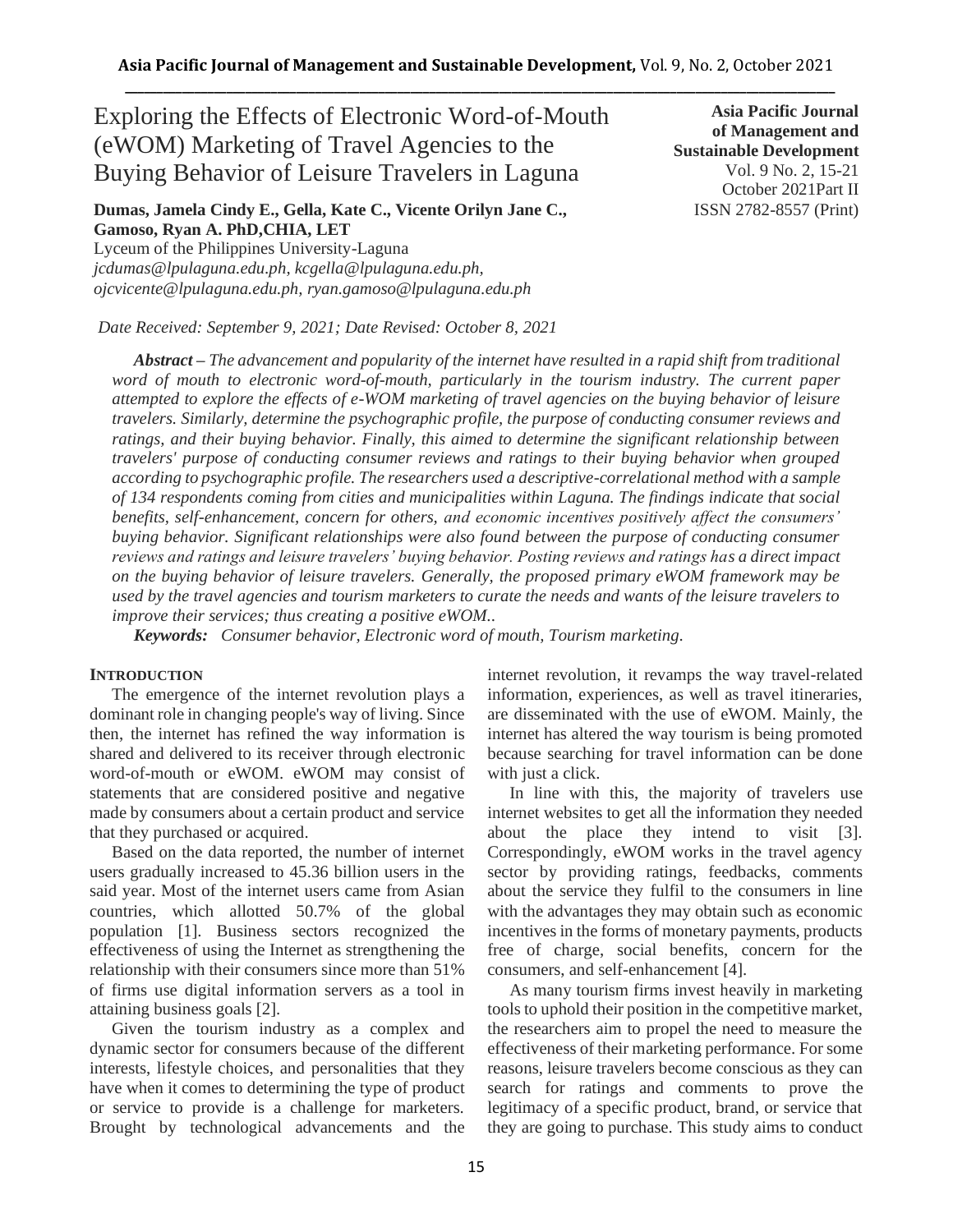an in-depth analysis of the effect of electronic word-ofmouth marketing of the different travel agencies in the Philippines concerning the decision-making and buying behavior of leisure travelers in Laguna by their psychographic profile. Lastly, the researchers aim to contribute to the enrichment and stimulation of the travel industry in the country; more specifically, to create awareness on how viable eWOM is.

#### **OBJECTIVES OF THE STUDY**

The main objective of this study is to explore the effects of electronic word-of-mouth (eWOM) marketing of travel agencies on the buying behavior of leisure travelers in Laguna. Specifically, to determine the psychographic profile of leisure travelers in terms of Interests, Lifestyle choices, and Personality; determine the purpose of the conduct of consumer reviews and ratings in terms of social benefits, economic incentives, concern for others, and selfenhancement. Also, analyze the leisure travelers' behavior in terms of complexity, dissonance reducing, habitual buying, and variety-seeking behavior; correlate the purpose of conducting consumer reviews and ratings to leisure traveler's behavior; determine the significant relationship between travelers' purpose of conducting consumer reviews and ratings and their behavior when grouped according to (psychographic profile). Lastly, develop an Electronic Word-of-Mouth (eWOM) framework out of gathered data.

## **MATERIALS AND METHODS**

The researchers used a descriptive-correlational method of research in gathering the needed information, which focuses on the role of eWOM marketing of travel agencies and its influence on the buying behavior of leisure travelers in Laguna. The respondents for this study are 134 leisure travelers located in, who have experienced booking on a travel agency. This was determined by using G-Power version 3.1.9.2. The researchers used a purposive sampling technique. The main instrument that was utilized in this study was an adapted questionnaire. The value of Cronbach's alpha is 0.965, which signifies that there is an excellent internal consistency of the items. For the research protocol, the researchers made a letter that served as a consent or data privacy act and waited for the respondent's approval. After retrieving the consent from the respondents and they are willing to answer then that is the time that the researchers disseminated the online survey questionnaire through the utilization of Microsoft Forms. All the data that

were gathered throughout the study remained confidential and ensured that the procedures happened fairly and were not biased to all the involved participants. The statistical tools used in the study were Weighted Mean, Frequency and Ranking Tool, and Spearman's Rank Correlation for the significant relationship.

## **RESULTS AND DISCUSSION**

| Table 1. Summary table on the psychographic |
|---------------------------------------------|
| profile of leisure travelers in Laguna      |

|                       | −    |      |
|-----------------------|------|------|
| <b>Indicators</b>     | NМ   | Rank |
| Interests             | 3.47 |      |
| Lifestyle Choices     | 2.78 |      |
| Personality           | 3 17 |      |
| <b>Composite Mean</b> | 3.14 |      |

*Legend: 3.50-4.00= Strongly Agree (SA); 2.50-3.49= Agree (A); 1.50-2.49= Disagree (D); 1.00-1.49=Strongly Disagree (SD)*

 From the table, other indicators such as personality have a weighted mean of 3.17 and a verbal interpretation agreed. It can be gleaned from the same table that lifestyle choices (2.78) procured the lowest ranking among the given indicators and with a verbal interpretation of agree. This means that when it comes to traveling, they do not give much value to their lifestyle choices, and these are the factors to consider including the weather conditions and the season of the place that they want to visit.

 It can be deduced from Table 1 that the respondents strongly agreed that the purpose of the conduct of consumer reviews and ratings of leisure travelers in Laguna are based on social benefits (3.57). Hence, it can be observed through the communal benefits consumers might obtain such as being the point of reference of other consumers to avoid false belief and at the same time allows the consumer to establish a sense of belonging with the virtual community. time allows the consumer to establish a sense of belonging with the virtual community. This can be supported by Yen and Tang [5] that most consumers play a significant role in society because they post their experiences regarding a particular service to create awareness for other consumers.

From the same summary table, other indicators for purpose of the conduct of consumer reviews and ratings such as concern for others (3.53), ranked second from the given indicators in which the verbal interpretation strongly agrees. Also, self-enhancement ranked third with a weighted mean of 3.52 and a verbal interpretation strongly agrees.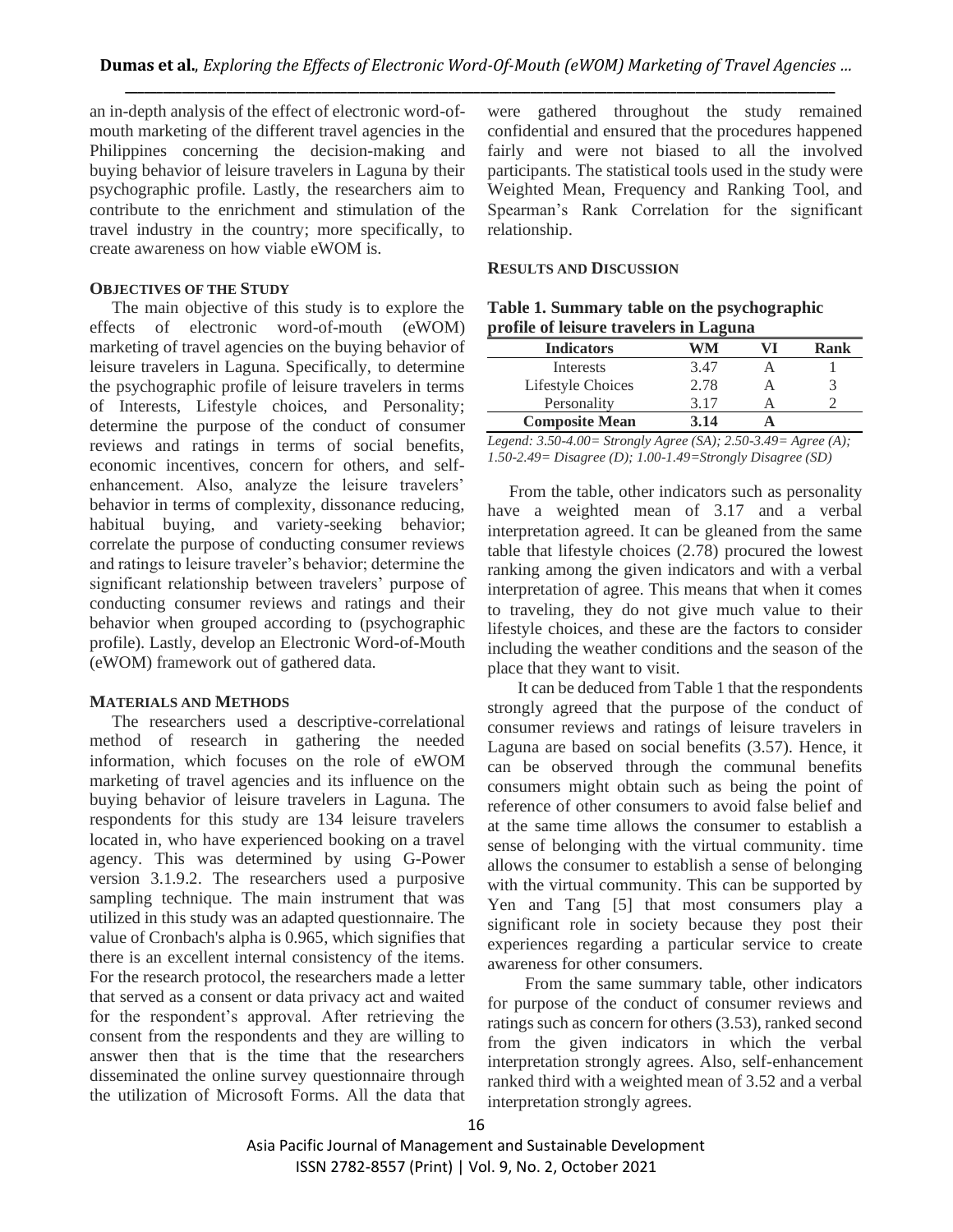| travelers in Laguna        |      |           |      |
|----------------------------|------|-----------|------|
| <b>Indicators</b>          | WM   | VI        | Rank |
| Social Benefits            | 3.57 | SА        |      |
| <b>Economic Incentives</b> | 3.41 | A         |      |
| Concern for Others         | 3.53 | <b>SA</b> |      |
| Self-Enhancement           | 3.52 | SА        |      |
| <b>Composite Mean</b>      | 3.51 | SА        |      |

**Table 2. Summary table on the purpose of the conduct of consumer reviews and ratings of leisure travelers in Laguna** 

*Legend: 3.50-4.00= Strongly Agree (SA); 2.50-3.49= Agree (A); 1.50-2.49= Disagree (D); 1.00- 1.49=Strongly Disagree (SD)*

 Henceforth, from the same table, it can be gleaned that the lowest in ranking when it comes to conducting reviews and ratings is economic incentives with the weighted mean of 3.41 and a verbal interpretation agree. This shows that the least motivation of consumers to post ratings is the monetary benefits they might acquire. Consumers faced social pressure when thinking of economic incentives because they are forced to accept them even though they just want to share their post-purchase experience [6].

**Table 3. Summary table on the different buying behavior of leisure travelers in Laguna** 

| <b>Indicators</b>        | WM   | VI | Rank |
|--------------------------|------|----|------|
| Complex Buying Behavior  | 3.47 |    |      |
| Dissonance-Reducing      | 3.20 | А  |      |
| <b>Behavior</b>          |      |    |      |
| Habitual Buying Behavior | 3.33 | А  | 3    |
| Variety-Seeking Behavior | 3.46 |    |      |
| <b>Composite Mean</b>    | 3.37 |    |      |

*Legend: 3.50-4.00= Strongly Agree (SA); 2.50-3.49= Agree (A); 1.50-2.49= Disagree (D); 1.00- 1.49=Strongly Disagree (SD)*

 From the following indicators in the summary table, variety-seeking behavior ranked second (3.46) and has a verbal interpretation agreed. On the other hand, the indicator habitual buying behavior (3.33) ranked third with a verbal interpretation agree as well. It is shown that the dissonance reducing behavior got the lowest rank (3.20) and a verbal interpretation agrees. This signifies that most consumers tend to conduct reviews and ratings because they did not want to feel any dissonance after the post-purchase experience.

 In the same case, after the buying decision, the consumer may experience "dissonance" or be unsatisfied as they will act and seek information that will substantiate their choice of purchase [7].

**Table 4. Correlation of the purpose of conducting consumer reviews and ratings to leisure traveler's behavior in terms of social benefits**

| <b>Social</b><br><b>Benefits vs</b> | rho-<br>value | p-value | <b>Interpretation</b> |
|-------------------------------------|---------------|---------|-----------------------|
| Complexity                          | .359          | .000    | Significant           |
| <b>Dissonance</b>                   | .243          | .005    | Significant           |
| reducing                            |               |         |                       |
| Habitual                            | .275          | .001    | Significant           |
| buying                              |               |         |                       |
| Variety                             | .325          | .000    | Significant           |
| seeking                             |               |         |                       |

*Legend: If the p-value is <.05, Significant. If the p-value is >.05, Not Significant.*

 Table 4 presents the correlation of the purpose of conducting consumer reviews and ratings to leisure travelers' behavior in terms of social benefits. It was gleaned that there is a significant relationship when grouped according to complexity  $(r=.359, p=.000)$ , dissonance reducing  $(r=.243, p=.005)$ , habitual buying  $(r=.275, p=.001)$ , and variety seeking  $(r=.325, p=.000)$ since it acquired p-values less than .05 alpha level. This means that the respondents' answers are paralleled on each other and were based on the posthoc test conducted. The following types of buying behavior are all essential to associate the leisure traveler's behavior.

 In addition, consumer reviews and ratings are vital as other consumers will be aware of the travel products and services of a travel agency. Since many consumers are always active to read feedbacks whether positive or negative, it will help them to distinguish if the packages that they are going to purchase are worth their money. Moreover, the majority of marketers use eWOM as a means of marketing strategy where consumers have the liberty to share their experiences [8] as well as recommendations on purchasing tour packages that eventually will help them acquire new friends.

**Table 5. Correlation of the purpose of conducting consumer reviews and ratings to leisure traveler's behavior in terms of economic incentives**

| <b>Economic Incentives</b><br>VS | rho-<br>value | p-<br>value | <b>Interpretation</b> |
|----------------------------------|---------------|-------------|-----------------------|
| Complexity                       | .306          | .000        | Significant           |
| Dissonance reducing              | .295          | .001        | Significant           |
| Habitual buying                  | .289          | .001        | Significant           |
| Variety seeking                  | 299           | .000        | Significant           |

*Legend: If the p-value is <.05, Significant. If the p-value is >.05, Not Significant.*

Table 5 shows the correlation of the purpose of conducting consumer reviews and ratings to leisure travelers' behavior in terms of economic incentives. It was observed that there is a significant relationship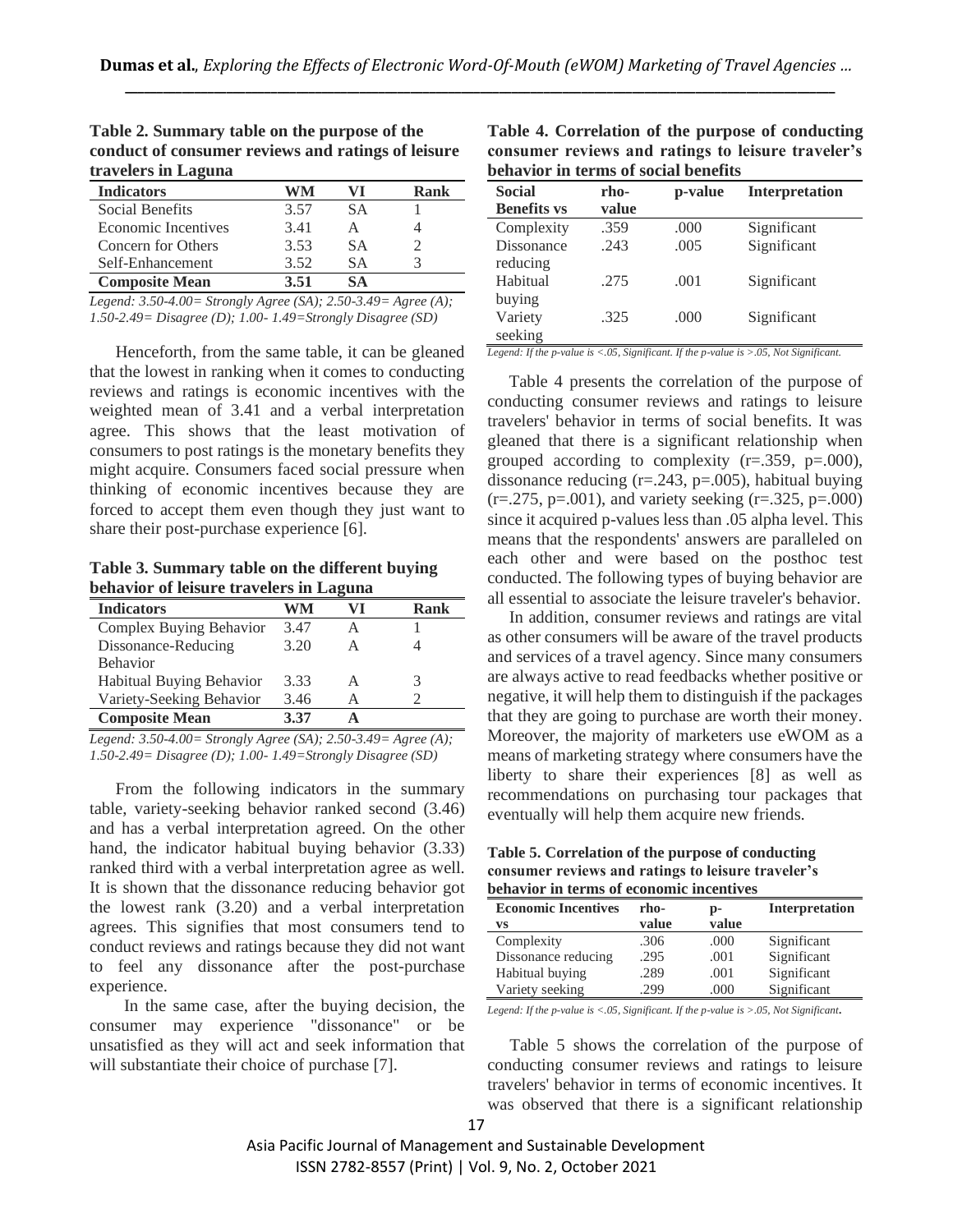when grouped according to complexity  $(r=.306, ...)$  $p=.000$ , dissonance reducing  $(r=.295, p=.001)$ , habitual buying  $(r=.289, p=.001)$ , and variety seeking  $(r=.299, p=.000)$  wherein it obtained p-values less than 0.05. The result shows that the responses have a connection wherein the economic incentives are linked with the types of buying behavior of consumers.

 Consumers are familiar with the packages that are available in the travel agency whether it is advertised on social media or any promotional tools but they have adversity in resolving the differences between the features of the tour packages that they purchase. Thus, they are more inclined in searching for low-cost travel products due to the rewards and incentives they might gain in return for their purchase. The reward is given for employees to be more motivated to market the products and services of a travel agency to maintain good performance in selling [9].

**Table 6. Correlation of the purpose of conducting consumer reviews and ratings to leisure traveler's behavior in terms of concern for oth**

| <b>Concern for Others</b><br>VS | rho-<br>value | p-<br>value | <b>Interpretation</b> |
|---------------------------------|---------------|-------------|-----------------------|
| Complexity                      | .438          | .000        | Significant           |
| Dissonance reducing             | .351          | .000        | Significant           |
| Habitual buying                 | .251          | .003        | Significant           |
| Variety seeking                 | .459          | .000        | Significant           |

*Legend: If the p-value is <.05, Significant. If the p-value is >.05, Not Significant.*

 Table 6 propounds the correlation of the purpose of conducting consumer reviews and ratings to leisure travelers' behavior in terms of concern for others. It was observed that there was a significant relationship in terms of complexity  $(r=.438, p=.000)$ , dissonance reducing  $(r=.351, p=.000)$ , habitual buying  $(r=.251, p=.000)$ p=.003), and variety-seeking (r=.459, p=.000) since the acquired p-values were less than 0.05. This signifies that the responses are linked, and it was gleaned that the type of buying behavior corresponds to the purpose of conducting consumer reviews and ratings.

 This symbolizes that leisure travelers tend to do thorough research to find a credible travel agency and have a lot of choices when it comes to the suitable packages and services offered. Similarly, they want to purchase products and services that they are already familiar with because they could use the experience they have to share and post it to review sites regarding the post-purchase experience. Book, Tanford, Montgomery & Love [10] specified that consumers find it difficult to buy a package without prior

knowledge about the credibility of the travel agency and its services.

**Table 7. Correlation of the purpose of conducting consumer reviews and ratings to leisure traveler's behavior in terms of self-enhancement**

| <b>Self-Enhancement</b>                                                                                   | rho-  | p-    | Interpretation |
|-----------------------------------------------------------------------------------------------------------|-------|-------|----------------|
| VS                                                                                                        | value | value |                |
| Complexity                                                                                                | .351  | .000  | Significant    |
| Dissonance reducing                                                                                       | .277  | .001  | Significant    |
| Habitual buying                                                                                           | .366  | .000  | Significant    |
| Variety seeking                                                                                           | .364  | .000  | Significant    |
| Legend: If the p-value is $\langle .05, Significant$ . If the p-value is $\rangle .05$ , Not Significant. |       |       |                |

 Table 7 shows that there is a correlation between the purpose of conducting consumer reviews and ratings to leisure travelers' behavior in terms of selfenhancement. It was distinguished that there was a significant relationship in terms of complexity (r=.351,  $p=.000$ , dissonance-reducing  $(r=.277, p=.001)$ , habitual buying  $(r=.366, p=.000)$ , and lastly, variety seeking  $(r=.364, p=.000)$ . This was derived since the values are less than 0.05 alpha level which denotes that the responses correspond significantly. It was found out that conducting reviews and ratings increases the consumer's self-esteem and how they perceive themselves.

 Consumers feel satisfied within themselves after posting reviews and ratings because they felt like they are a credible source of information. There is fulfillment on the consumer's perspective as if he or she became the point of reference of others. Hence, it can boost their self-esteem and adds up confidence. According to Johnson, Liljenberg, and Dahlengren [11], consumers post reviews and ratings because it helps them to express contentment about a good purchase.

**Table 8. Correlation of the purpose of conducting consumer reviews and ratings when grouped according to interest**

| <b>Interest vs</b>  | rho-value | p-value | <b>Interpretation</b> |
|---------------------|-----------|---------|-----------------------|
| Social Benefits     | .401      | .000    | Significant           |
| Economic Incentives | .475      | .000    | Significant           |
| Concern for Others  | .486      | .000    | Significant           |
| Self-Enhancement    | .401      | .000    | Significant           |

*Legend: If the p-value is <.05, Significant. If the p-value is >.05, Not Significant.* Table 8 presents the correlation of the purpose of conducting consumer reviews and ratings when grouped according to interest. It was gleaned that there was a significant relationship in social benefits (r=.401,  $p=.000$ , economic incentives  $(r=.475, p=.000)$ , concern for others (r=.485, p=.000), and selfenhancement ( $r = .401$ ,  $p = .000$ ) given that the indicators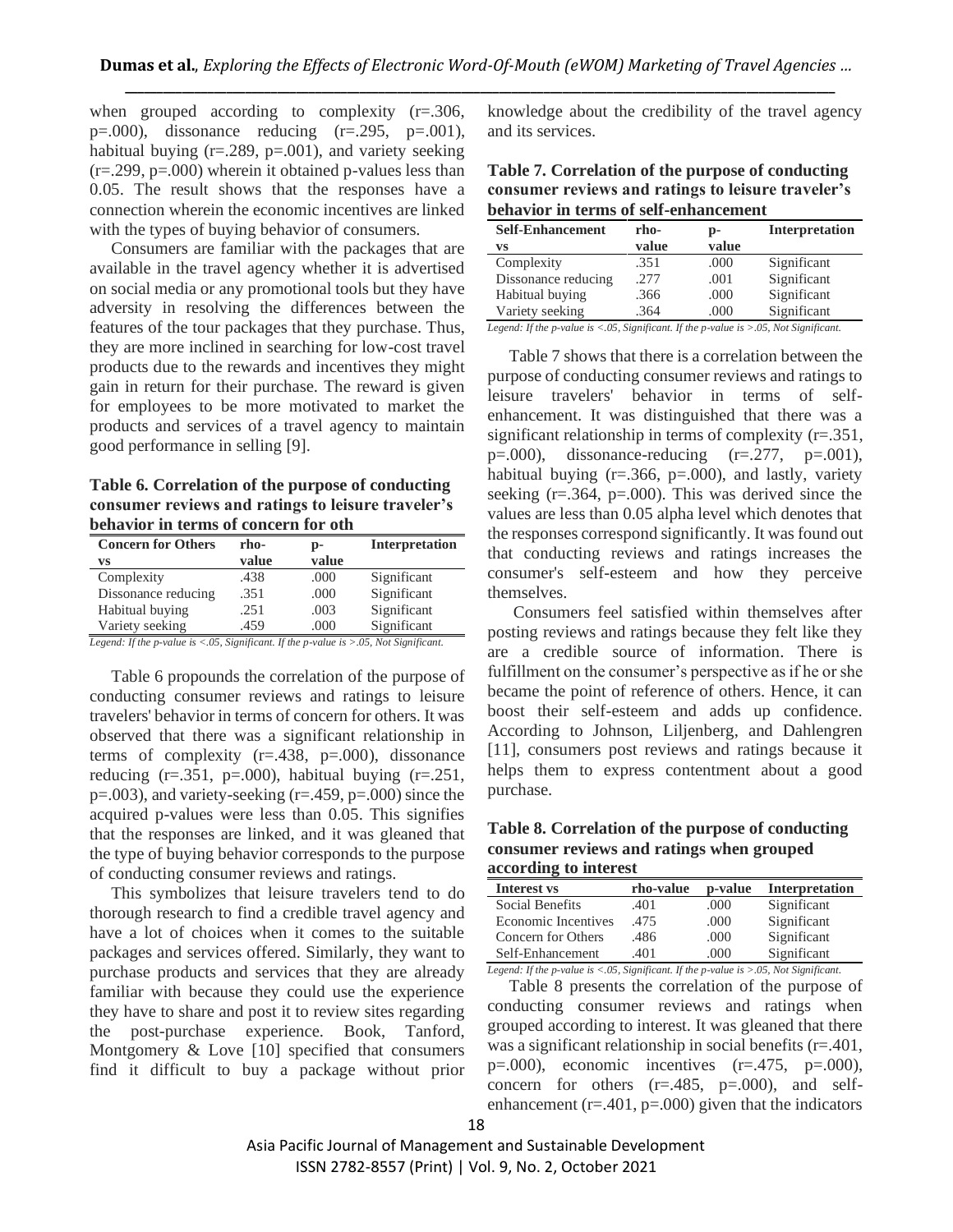procured p-values less than 0.05. This means that the responses have a connection based on the posthoc test conducted. It was determined that the consumers visit destinations inclined with their preferred activities because of the reviews and ratings they saw on review sites and other social media platforms.

 Hence, this signifies that the consumer's motive for purchasing tour packages in a travel agency is their promotional materials in terms of brochures, flyers, and advertisements that attract consumers with a wide array of activities to choose from. The post-purchase experience allows the consumers to share their experiences in exchange for promo discounts, meeting other people, and strengthening his/her reputation by being a good source of information. As stated by Chang and wang [12], eWOM can be used as online advertising for most travel agencies that bring a tantamount effect due to the nature of persuasion it may convey.

**Table 9. Correlation of the purpose of conducting consumer reviews and ratings when grouped according to lifestyle choices**

| rho-value | p-value | Interpretation  |
|-----------|---------|-----------------|
| .104      | .234    | Not Significant |
| .182      | .035    | Significant     |
| .270      | .002    | Significant     |
| .149      | .086    | Not Significant |
|           |         |                 |

*Legend: If the p-value is <.05, Significant. If the p-value is >.05, Not Significant.*

 Table 9 manifests the correlation of the purpose of conducting consumer reviews and ratings when grouped according to lifestyle choices. It was remarked that there is a significant relationship in terms of economic incentives  $(r=.182, p=.035)$  and concern for others  $(r=.270, p=.002)$  because it acquired p-values less than 0.05 alpha level. The result appears that it corresponds significantly based on the posthoc test conducted.

 The same table demonstrates that the respondents are more likely influenced to travel from time to time because of the other travelers' feedback and recommendations about the tour packages they purchased. In consonance with Ettemaet, al. [13] other factors why travelers are influenced to travel from time to time is because of the season and weather of the destinations that they want to visit. As they are influenced by these factors, they are motivated to share their travel experience through eWOM to raise awareness and to inform consumers about a good purchase, which makes them a good source of information.

**Table 10. Correlation of the purpose of conducting consumer reviews and ratings when grouped according to personality**

| <b>Personality vs</b>                                                                 | rho-value | p-value | Interpretation  |
|---------------------------------------------------------------------------------------|-----------|---------|-----------------|
| Social Benefits                                                                       | .114      | .191    | Not Significant |
| <b>Economic Incentives</b>                                                            | .220      | .011    | Significant     |
| Concern for Others                                                                    | .230      | .008    | Significant     |
| Self-Enhancement                                                                      | .216      | .012    | Significant     |
| Legend: If the p-value is <.05, Significant. If the p-value is >.05, Not Significant. |           |         |                 |

 Table 10 suggests that there is a correlation between the purpose of conducting consumer reviews and ratings when grouped according to personality. It was gleaned that there was a significant relationship in terms of economic incentives  $(r=.220, p=.011)$ , concern for others  $(r=.230, p=.008)$ , and self-enhancement  $(r=.216, p=.012)$ . This is because the values are less than the o.05 alpha level which signifies those responses are paralleled. It was observed that the purpose of conducting consumers reviews and ratings affects the personality of the traveler particularly their main motive to do reviews is to gain respect and confidence from other consumers.

 This propounds that leisure travelers browse online for reviews in ratings to quickly find personal choices when purchasing a product or service online. While other types of tourists seek new experiences and adventure in a wide range of activities. Hence, in doing so, receiving rewards such as discounts or travel points can also be their motivator to conduct reviews and ratings over the internet that will lead them to seek new experiences. Consumers who express their joy in giving recommendations help their fellow consumers particularly those who are seeking a new kind of adventure. Some travelers said that they give comments and reviews because they want to give awareness to those leisure travelers who are scared of being adventurous but at the same time willing to try something new [14].

**Table 11. Correlation of leisure travelers' buying behavior when grouped according to interest**

| rho-value | p-value | Interpretation |
|-----------|---------|----------------|
| .331      | .000    | Significant    |
| .370      | .000    | Significant    |
| .352      | .000    | Significant    |
| 425       | .000    | Significant    |
|           |         |                |

*Legend: If the p-value is <.05, Significant. If the p-value is >.05, Not Significant.*

 Table 11 presents the correlation of leisure travelers' buying behavior when grouped according to interest. From the table, it can be observed that there is a significant relationship when grouped according to complexity  $(r=.331, p=.000)$ , dissonance reducing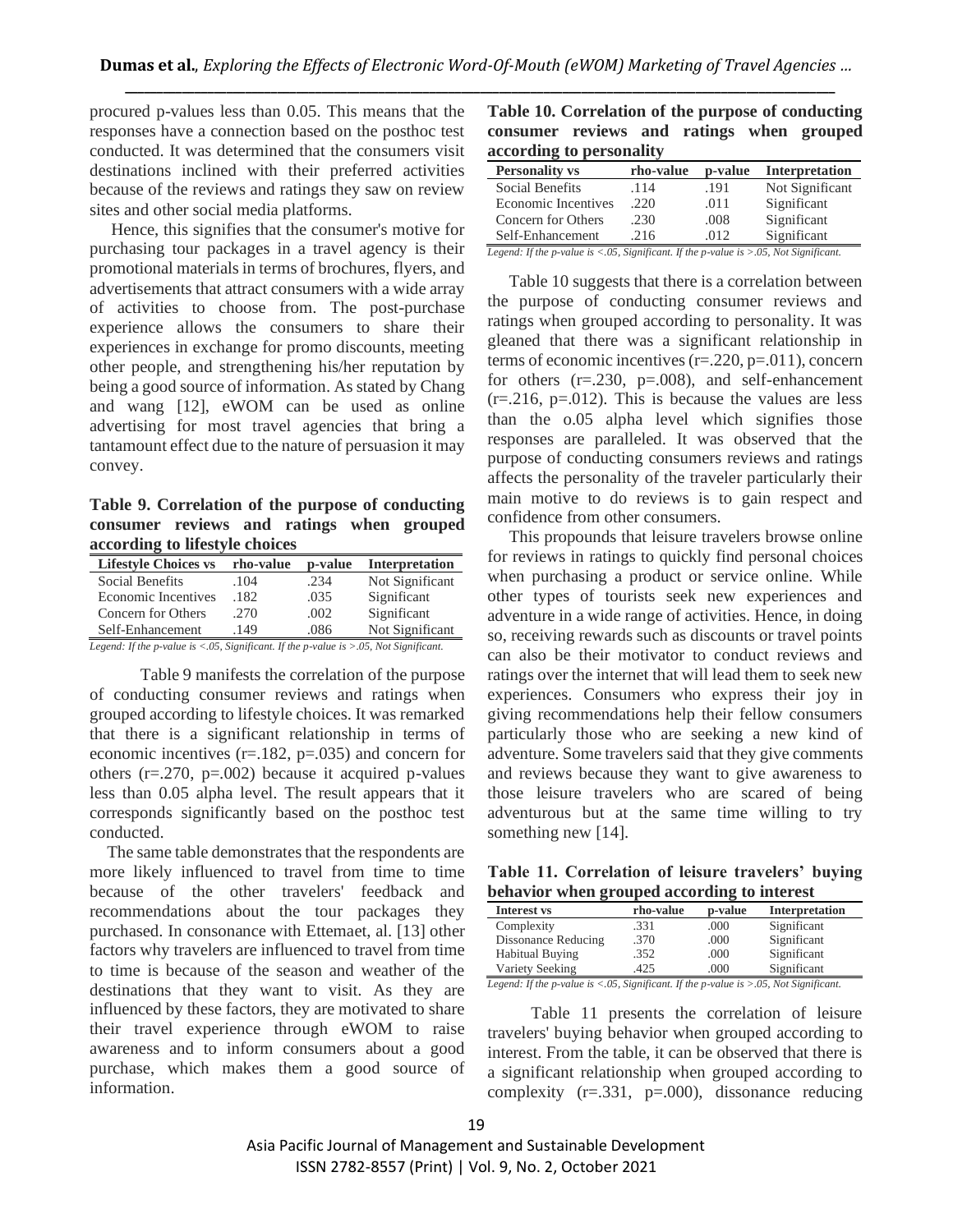$(r=.370, p=.000)$ , habitual buying  $(r=.352, p=.000)$ , and variety seeking  $(r=.425, p=.000)$  since it acquired pvalues less than .05 alpha level. This means that the respondents' answers are interdependent and were based on the post hoc test conducted. It was determined that the consumers visit destinations inclined with their preferred activities because of the reviews and ratings they saw on review sites and other social media platforms.

 Hence, this signifies that the consumer's motive for purchasing tour packages in a travel agency is their promotional materials in terms of brochures, flyers, and advertisements that attract consumers with a wide array of activities to choose from. The post-purchase experience allows the consumers to share their experiences in exchange for promo discounts, meeting other people, and strengthening his/her reputation by being a good source of information. The determinants for posting consumer reviews and ratings take part in having customer retention [15] and can help improve the services of a travel agency as well.

**Table 12. Correlation of leisure travelers' buying behavior when grouped according to lifestyle choices**

| <b>Lifestyle Choices vs</b> | rho-value | p-value | <b>Interpretation</b> |
|-----------------------------|-----------|---------|-----------------------|
| Complexity                  | .288      | .001    | Significant           |
| Dissonance Reducing         | .342      | .000    | Significant           |
| <b>Habitual Buying</b>      | .343      | .000    | Significant           |
| Variety Seeking             | 237       | .006    | Significant           |

*Legend: If the p-value is <.05, Significant. If the p-value is >.05, Not Significant.*

 Table 12 shows the correlation of leisure travelers' buying behavior when grouped according to lifestyle choices. It was driven from the table that there was a significant relationship in terms of complexity (r=.288,  $p=.001$ ), dissonance-reducing  $(r=.342, p=.000)$ , habitual buying  $(r=.343, p=.000)$ , and lastly, variety seeking  $(r=.237, p=.006)$ . This was derived since the obtained p-values were less than 0.05 alpha level to denote that the responses correspond significantly.

 This means that leisure travelers do thorough research with a specific travel agency to recommend a particular destination where they could seek great pleasure, most importantly goals from rural areas. Thus, making a thorough background check from various sites is a more significant action for those backpackers or traveling alone [16]. Hence, others visit a destination three times a year, so they always make sure to make the most out of it.

Table 13 summarizes the correlation of leisure travelers' buying behavior when grouped based on their personality. It was found that there was a significant relationship in complexity (r=.244, p=.005), dissonance reducing (r=.248, p=.004), habitual buying  $(r=.389, p=.000)$ , and variety seeking  $(r=.193, p=.025)$ . This was derived since the obtained p-values were less than 0.05 alpha level. This promotes that the responses are signed by the respondents' buying behavior when grouped according to their personality.

**Table 13. Correlation of leisure travelers' buying behavior when grouped according to personality**

| <b>Personality vs</b>                   | rho-value                          | p-value | <b>Interpretation</b> |
|-----------------------------------------|------------------------------------|---------|-----------------------|
| Complexity                              | .244                               | .005    | Significant           |
| Dissonance Reducing                     | .248                               | .004    | Significant           |
| <b>Habitual Buying</b>                  | .389                               | .000    | Significant           |
| Variety Seeking                         | .193                               | .025    | Significant           |
| $\mathbf{v}$ and $\mathbf{v}$<br>$\sim$ | $\sim$ $ \sim$ $ \sim$ $\sim$<br>. |         |                       |

*Legend: If the p-value is <.05, Significant. If the p-value is >.05, Not Significant.*

 This indicates that the respondents' buying behavior depends on visiting areas or destinations online based on their familiarity. Nonetheless, many travelers often rely on others' opinions particularly those who have past experiences with the place [17]. Leisure travelers could get information and recommendations from the people they know through visiting websites or social media platforms over the internet.

#### **CONCLUSIONS AND RECOMMENDATIONS**

Most of the respondents agreed that their interests affect their decisions to purchase tour packages depending on the online advertisements and promo deals they saw on social media platforms. When it comes to lifestyle choices, it was found out that the respondents do not agree with traveling alone. In terms of personality, the common ground for respondents is that they are the type of leisure travelers who seek new experiences and adventure in a wide range of activities. Most of the respondents have a very high level of agreement that the purpose of conducting consumer reviews and ratings is essential for leisure travelers in the province of Laguna. Moreover, this only affirmed that the social benefits, concern for others, and self-enhancement are the common factors that motivate them to post reviews and ratings on review sites and other social media platforms. Hence, the respondents agreed that their buying behavior such as complexity, dissonance-reducing, habitual buying, and varietyseeking has a positive impact on their purchasing decisions. There is a positive correlation between the purpose of conducting consumer reviews and ratings in terms of social benefits, economic incentives, concern for others, and self-enhancement with the leisure traveler's behavior. When grouped according to psychographic profile, there is a significant relationship between interest and the purpose of conducting consumer reviews and ratings. In terms of buying behavior, there is a significant relationship when it comes to complexity, dissonance